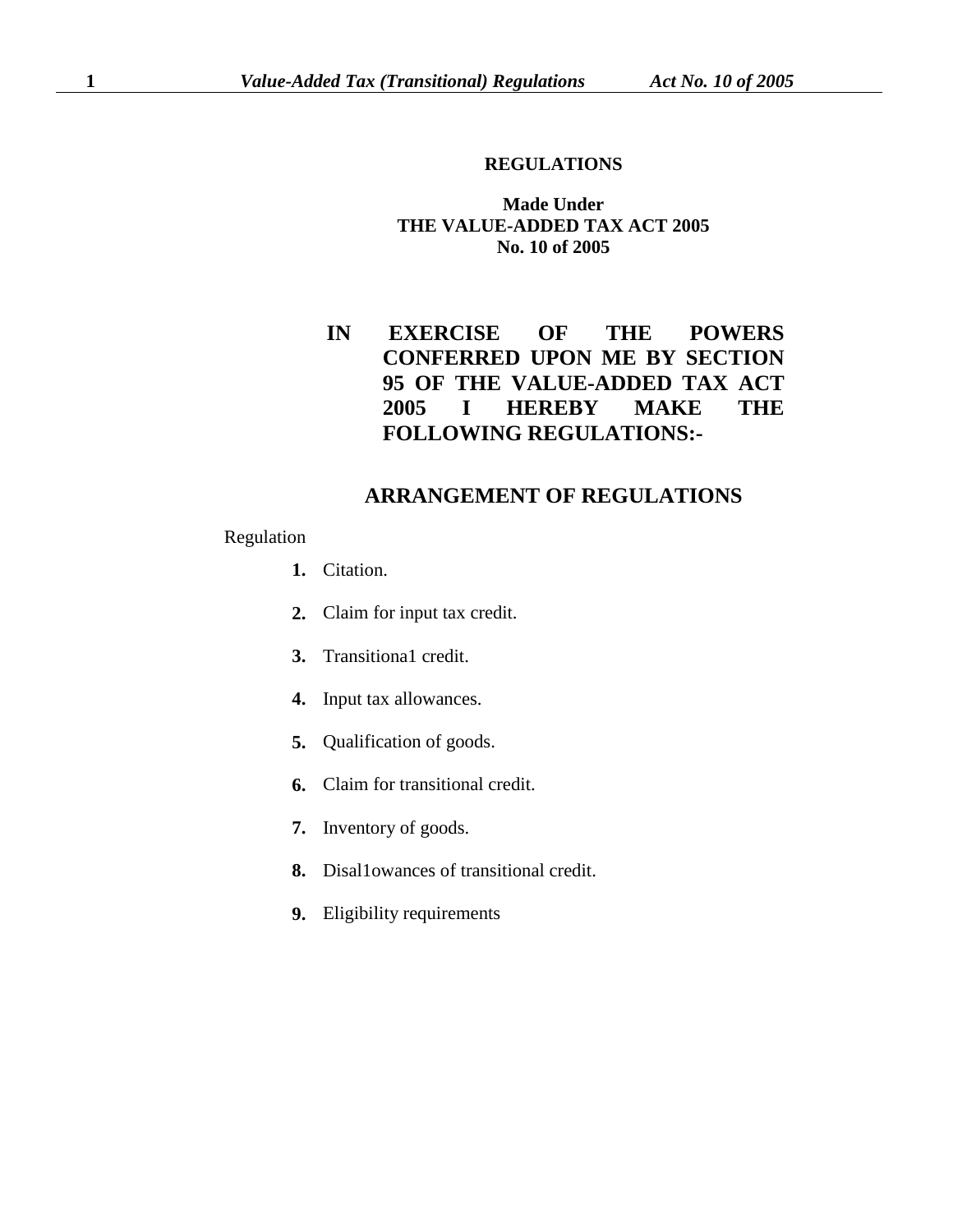| Citation                                 | 1. | These Regulations may be cited as the Value-Added Tax (Transitional)<br><b>Regulations 2006</b>                                                                                                                                                                                                                                                                                             |
|------------------------------------------|----|---------------------------------------------------------------------------------------------------------------------------------------------------------------------------------------------------------------------------------------------------------------------------------------------------------------------------------------------------------------------------------------------|
| Claim for input tax<br>credit.           | 2. | In calculating the amount of Value-Added Tax (VAT) payable by a<br>taxable person in respect of the first three tax periods after the VAT<br>becomes effective, the taxable person may include in his claim as input<br>tax credit under Section 24 of the Act an amount equal to a transitional<br>credit calculated and claimed in accordance with these Regulations.                     |
| Transitiona1 credit.                     | 3. | Where a taxable person held, at the end of $31st$ December 2006,<br>qualifying goods acquired during December 2006,<br>and<br>has<br>substantiated, to the satisfaction of the Commissioner-General, the<br>amount of consumption tax paid on the acquisition of those goods, the<br>amount eligible as the transitional credit is that substantiated amount,<br>subject these Regulations. |
| Input tax allowances.                    | 4. | If a taxable person is allowed a transitional credit, the amount is<br>deemed to be input tax credit allowable under section 24 of the Act in<br>the tax period in which the goods in question are supplied in a transfer<br>subject to VAT.                                                                                                                                                |
| Qualification of goods.                  | 5. | No transitional credit is allowed for consumption tax paid in respect of<br>the acquisition of goods if VAT imposed on the acquisition of those<br>goods in a supply after the effective date of the VAT would not qualify<br>for input tax credit under Section 24 of the Act.                                                                                                             |
| Claim for transitional<br>credit.        | 6. | A claim for transitional credit for consumption tax paid on qualifying<br>goods on hand, on the date of the entry into operation of the VAT, is<br>allowable only if the claimant submitted, no later than 15 <sup>th</sup> December<br>2006, an application to be registered for VAT.                                                                                                      |
| Inventory of goods.                      | 7. | A taxable person claiming a transitional credit is required to submit<br>with the first VAT return an inventory of all qualifying goods on hand<br>as of 31 <sup>st</sup> December 2006, supported by documentary evidence of the<br>payment of consumption tax.                                                                                                                            |
| Disallowances of<br>transitional credit. | 8. | Disallowances of a transitional credit for consumption tax paid before<br>the effective date of the VAT shall not be treated as a disallowance for<br>the purposes of section $4(17)$ of the Act.                                                                                                                                                                                           |
| Eligibility<br>requirements              | 9. | No transitional credit is allowed in respect of an inventoried item<br>(1)<br>until it has been sold, and only items sold during the period from<br>1 <sup>st</sup> January 2007 to 31 <sup>st</sup> March, 2007 shall qualify for the credit.                                                                                                                                              |
|                                          |    | Claimants for transitional credits shall be required to provide<br>(2)                                                                                                                                                                                                                                                                                                                      |

(2) Claimants for transitional credits shall be required to provide documentary evidence of sales of the respective items.